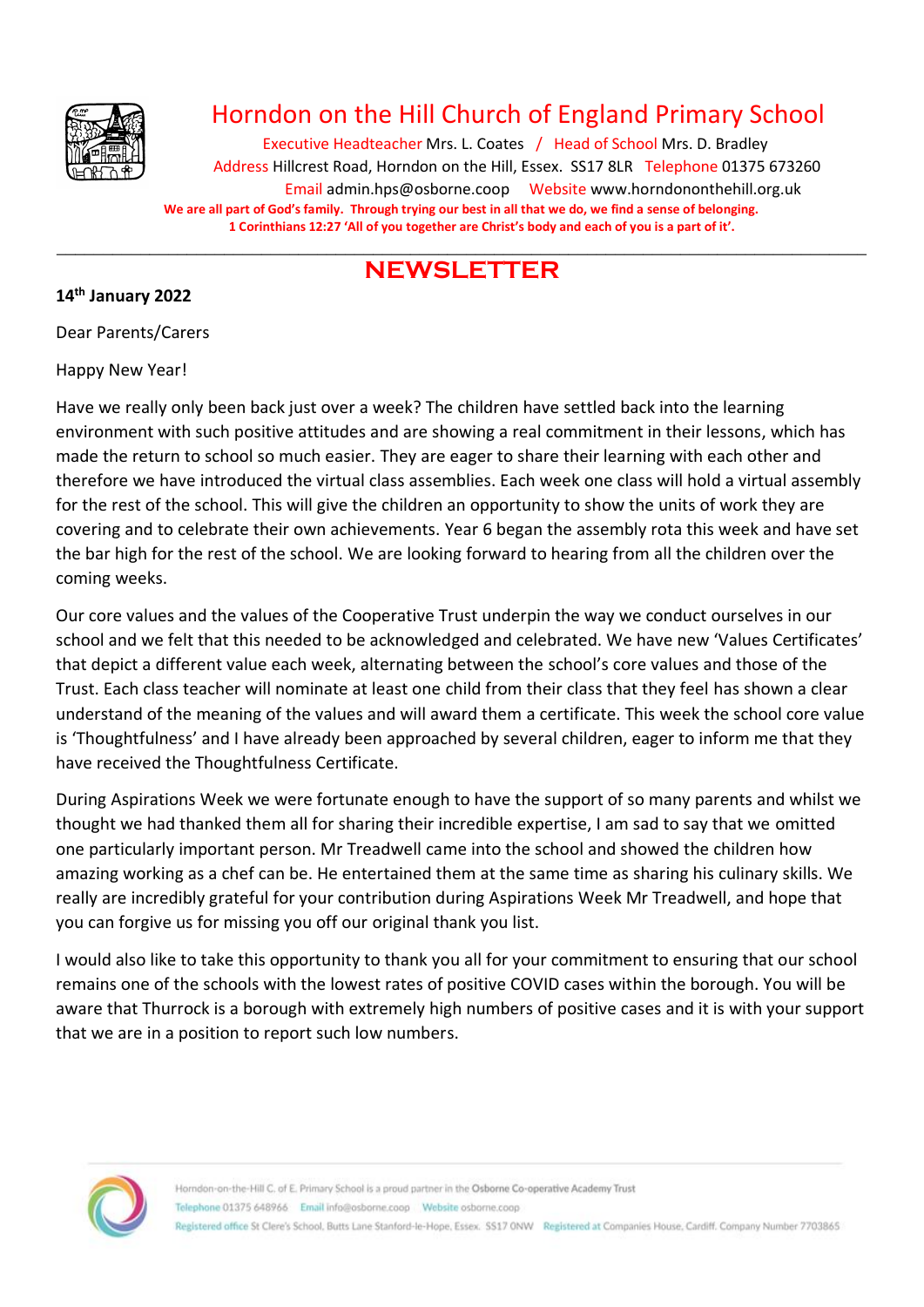

This defibrillator will be sited in honour of Alexis Phillips-Martin who suffered a cardiac arrest at Horndon Park in 2004



Ethan chipped in with some bucket shaking over the Xmas period in a bid to raise money for a defib for the local community. The aim was £1500 for one but we actually got well over £12,000 in the end! This much money allowed more defibrillators to be purchased for local schools and most recently Horndon park.

Well done Ethan, Stanford Park residents for putting on a wonderful light display, Katie, who founded Katie's Heart Appeal and is one of our old students, and all those who contributed!

We are looking forward to the term ahead and intend to ensure that the children receive the best education possible.

Take care!

Warmest regards

radley

**Mrs D Bradley Head of School**

**Lwitter3** 

**Do not forget to follow us on @HOTHschool and like our tweets!**

Head Teacher Awards

Ben, Albie, Elliot, Alby, Finlay, Emily, Daisie-Rae

Values Certificates - Thoughtfulness

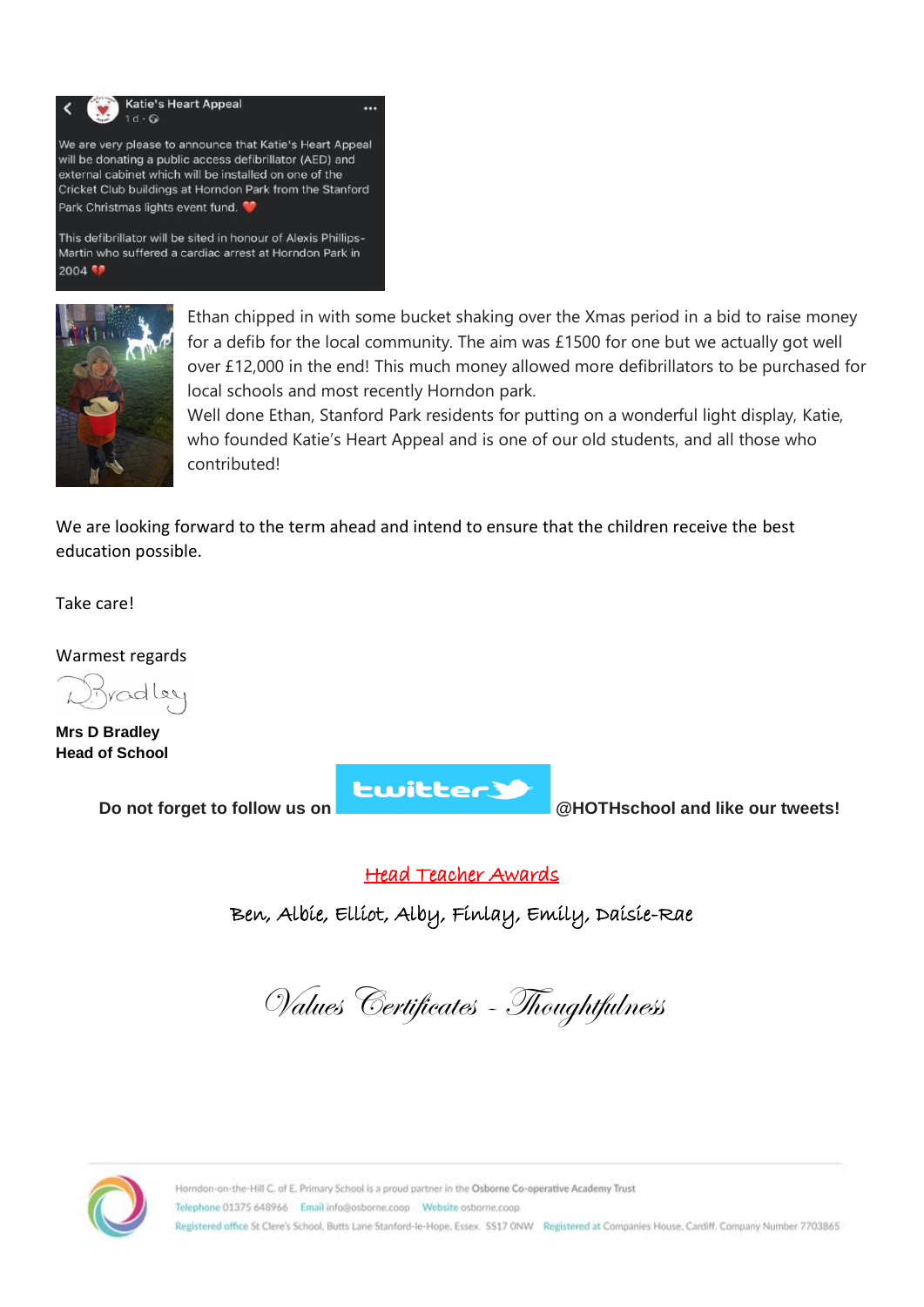| <b>Thoughtfulness</b> |  |
|-----------------------|--|
| Flora                 |  |
| Noah W                |  |
| Lydía                 |  |
| $\mathcal{A}$ (by     |  |
| Felix                 |  |
| Darcey                |  |
| Rosie D               |  |
| Ronnie E              |  |
| Jay                   |  |
| Elsie-Rose            |  |
| Mason                 |  |
| Joshua B              |  |
| $T\mathcal{B}$        |  |
| Jamie-Junior          |  |
|                       |  |
|                       |  |

# Attendance

This fortnight's winners are year 2, 4 and year 5.



- Reception 94.9%
	- Year 1 91.0%
	- Year 2 95.7%
	- Year 3 91.3%
	- Year 4 99.1%
	- Year 5 99.1%
	- Year 6 91.8%

# **Prayer For the week**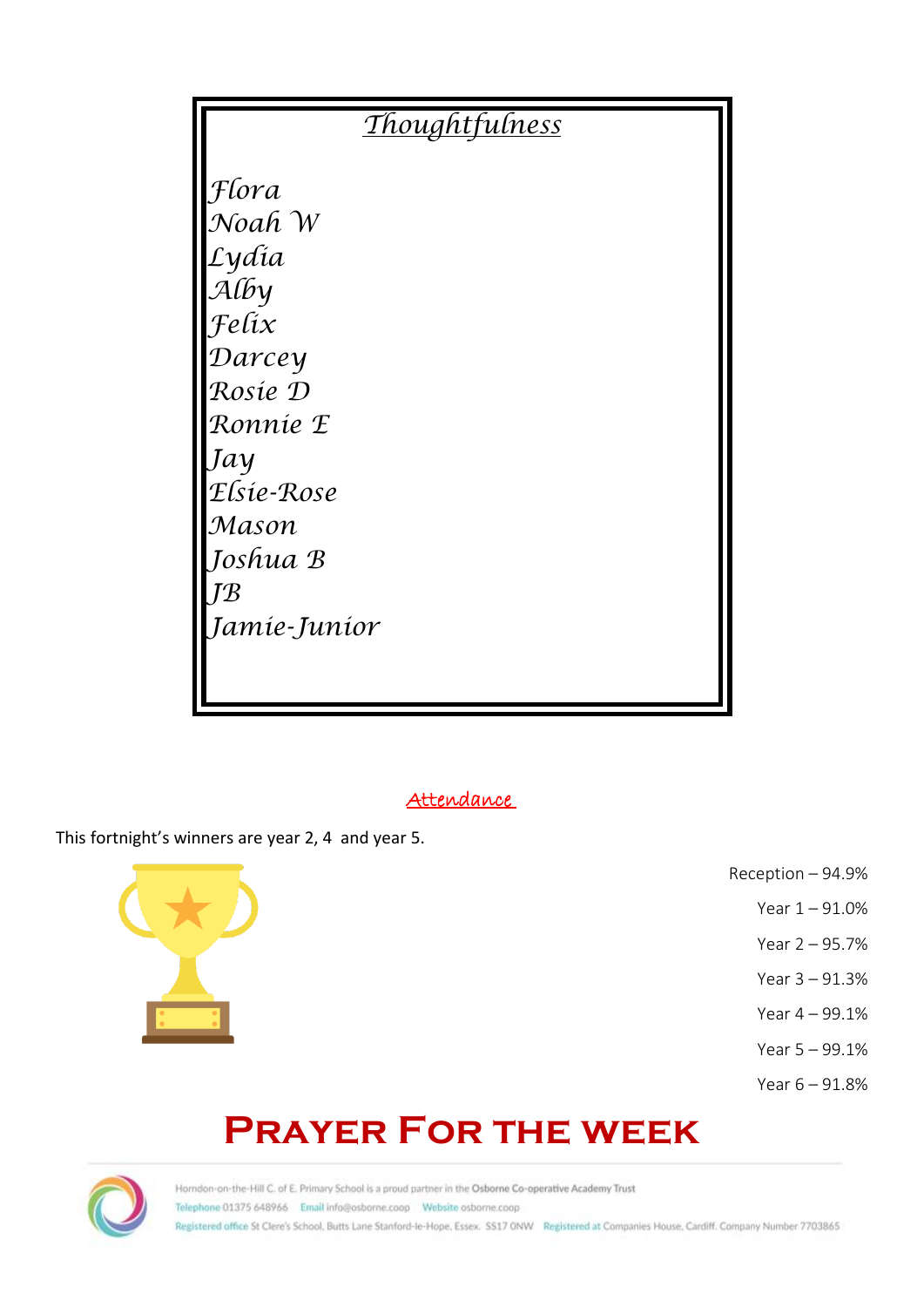Dear Lord,

Thank you for all the good things we have

Please show us how to be generous with them

Amen



**Thursday 20th – Special Dessert Day**

Tuesday 25<sup>th</sup> - Class R Heights and Weights

# **Dates for your diary**

### **2022**

**January** 

**April** Monday 25<sup>th</sup> - 3:30pm Messy Church Group

> **May Monday 9th - Friday 13 th – SATS week Monday 23rd - Friday 27th - Year 6 PGL**

# **June**

**July**

Monday 18<sup>th</sup> - Leavers Service at Church Tuesday 19<sup>th</sup> - Last day of Term (Please note change of date)

## **February**

# **Friday 4th – NSPCC Number Day – details to follow**

Monday 7<sup>th</sup> - Class R Heights and Weights

(School Nurse)

(School Nurse)

Monday 28th - PGL final instalment due

# **March**

Wednesday 2<sup>nd</sup> - Ash Wednesday Service at Church Thursday 31<sup>st</sup> - Easter Service at Church

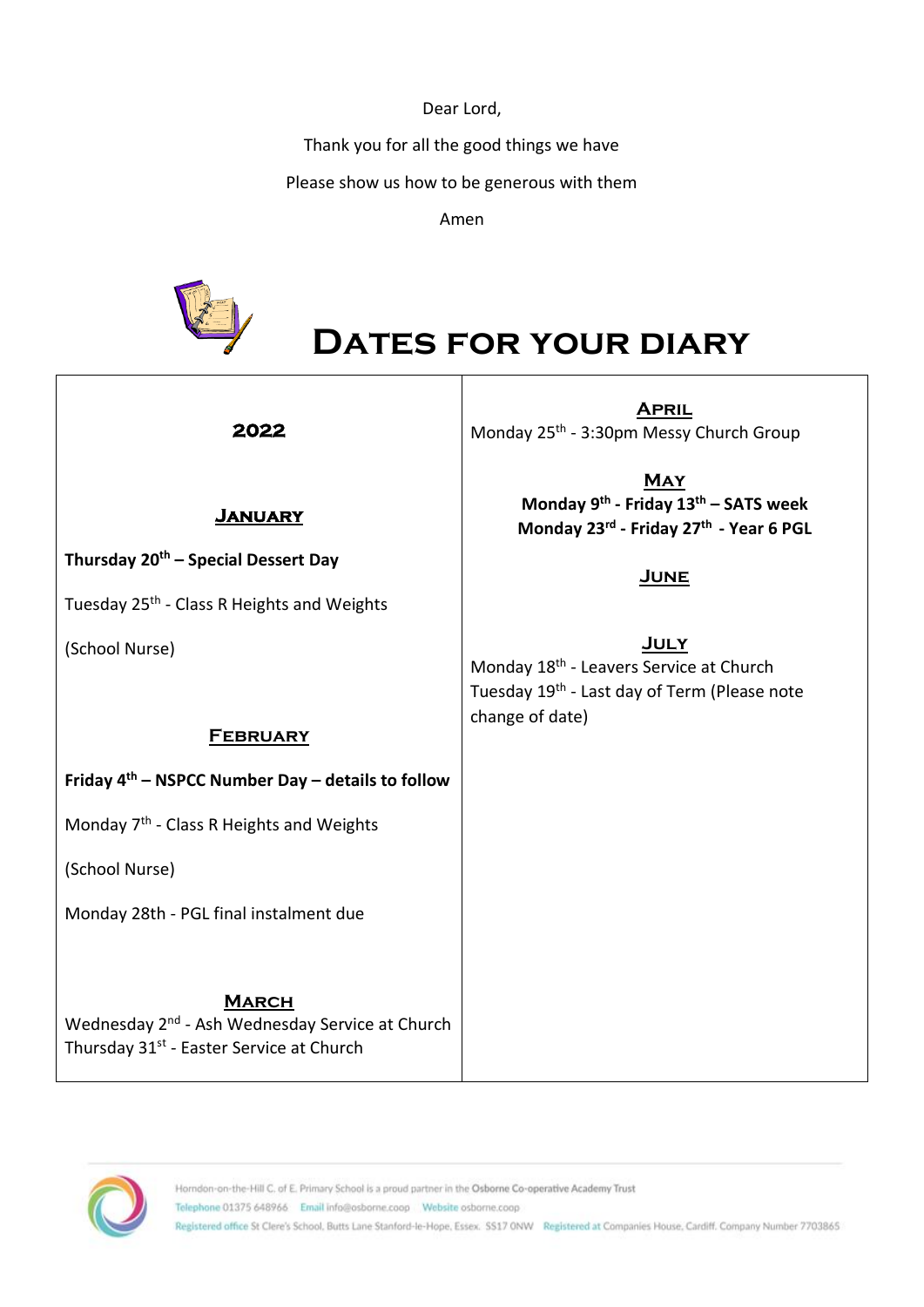# **NHS covid guidance on testing and self-isolation**



#### Wish List

We have been asked to compile a wish list for the school. Our Budget is severely limited, especially with the loss of income due to Covid, but there are items as a school we would love to purchase for the classrooms and children, if finances would allow. It was suggested that we add a wish list to our newsletter, as parents may have access to some of these items through their own workplace or know companies who may wish to donate to the school.

#### Wish List Pictures just for reference



Outdoor benches

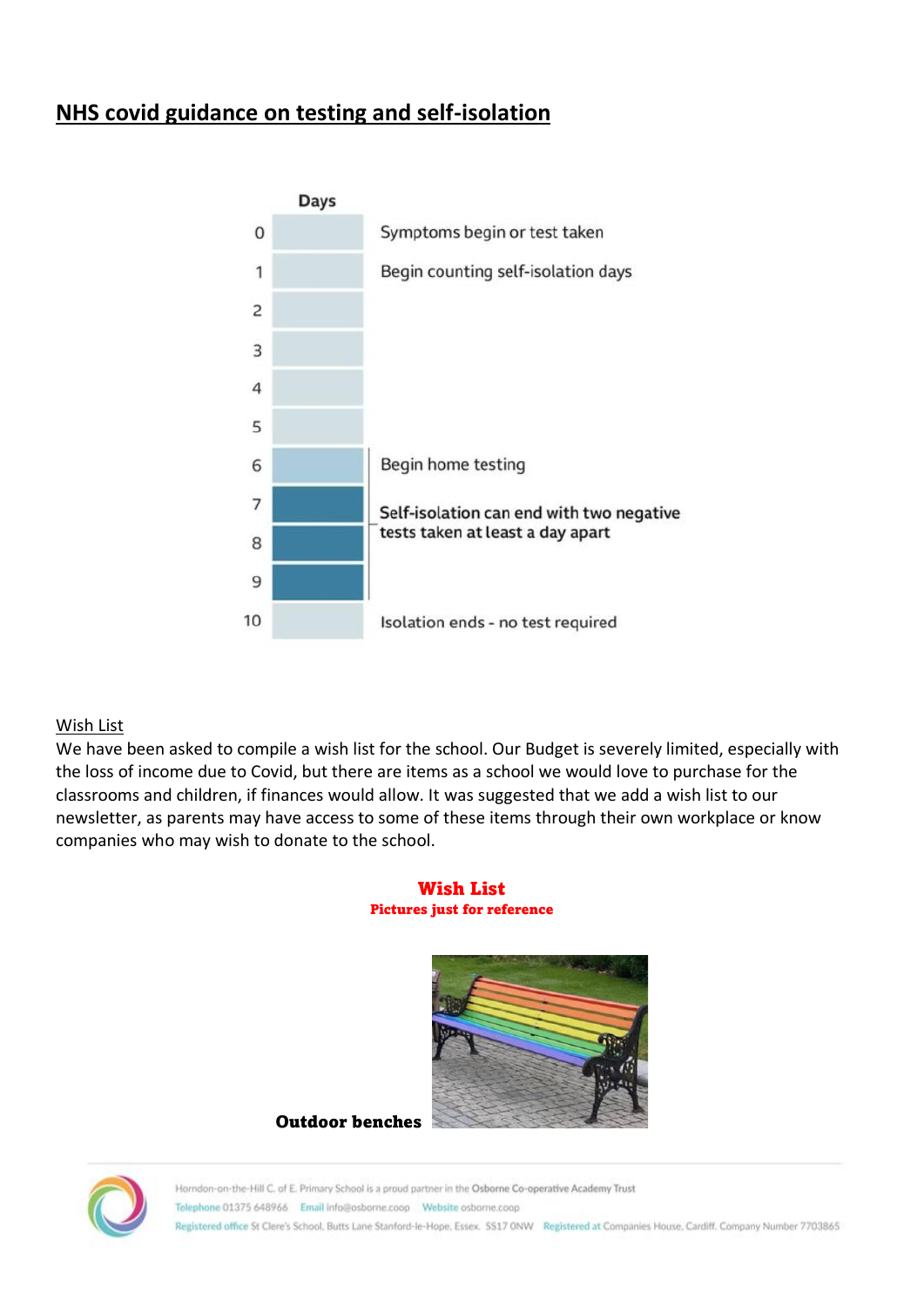



Magazine holders Garden hose and outdoor tap – Nursery

– book storage for classrooms



# Video camera/camera that records



Bookcases – with backs



Dictionaries and Thesaurus - set for each class



Felt tips/art supplies/modelling clay



New Cushions for book corners

## Sand – Reception and Nursery **Painting Aprons**

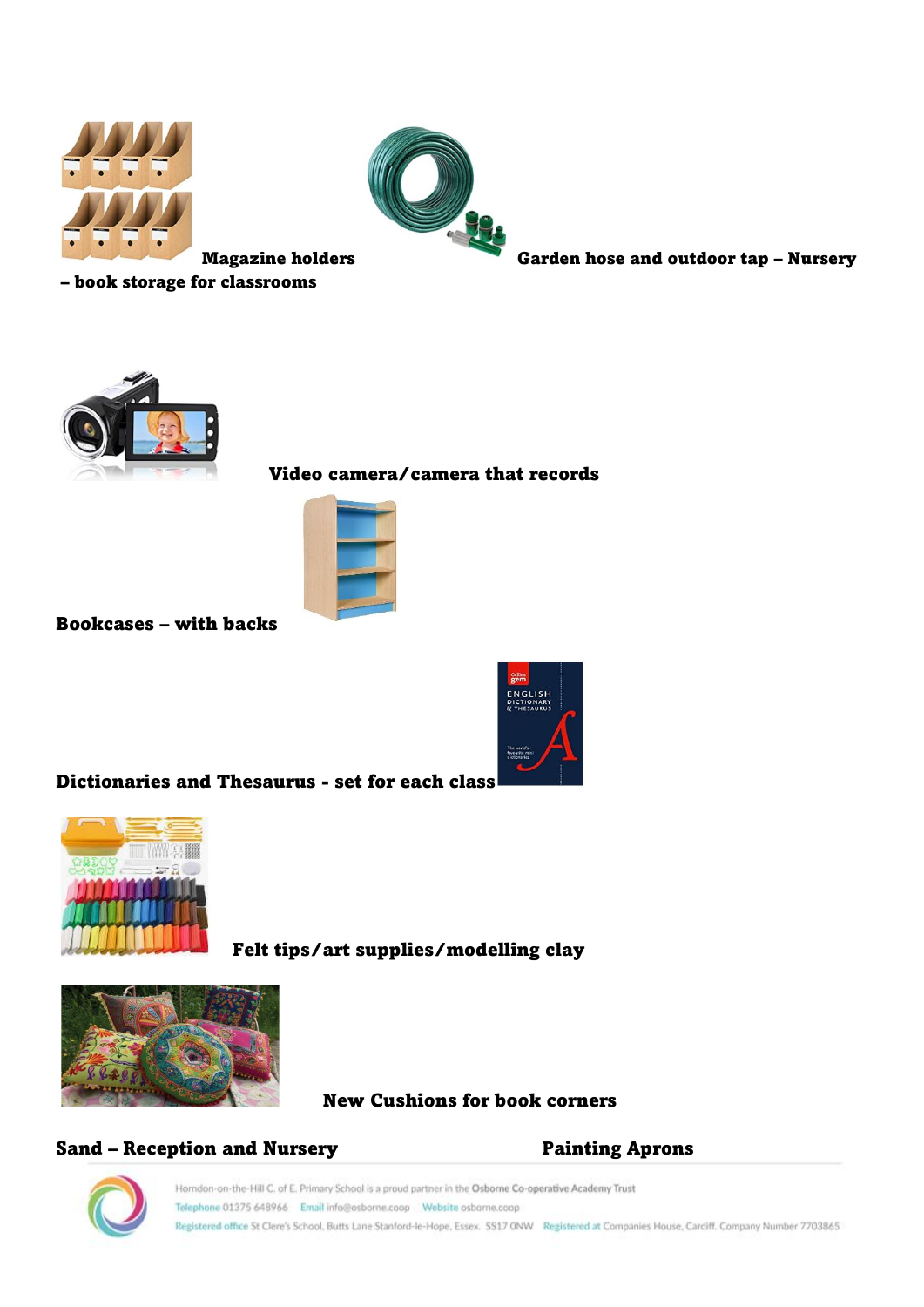# Play builders bench

# Class Computer for Reception class



Outdoor storage shed Reception



Scooters and Bikes Outdoor large board games - Jenga, twister





New Musical instruments/Music wall

I-Pads/Chromebooks

Additional items for the sensory room and sensory items for each class

New Carpets – Carpet time

This list is not exhaustive and we could certainly add to it over the coming months.



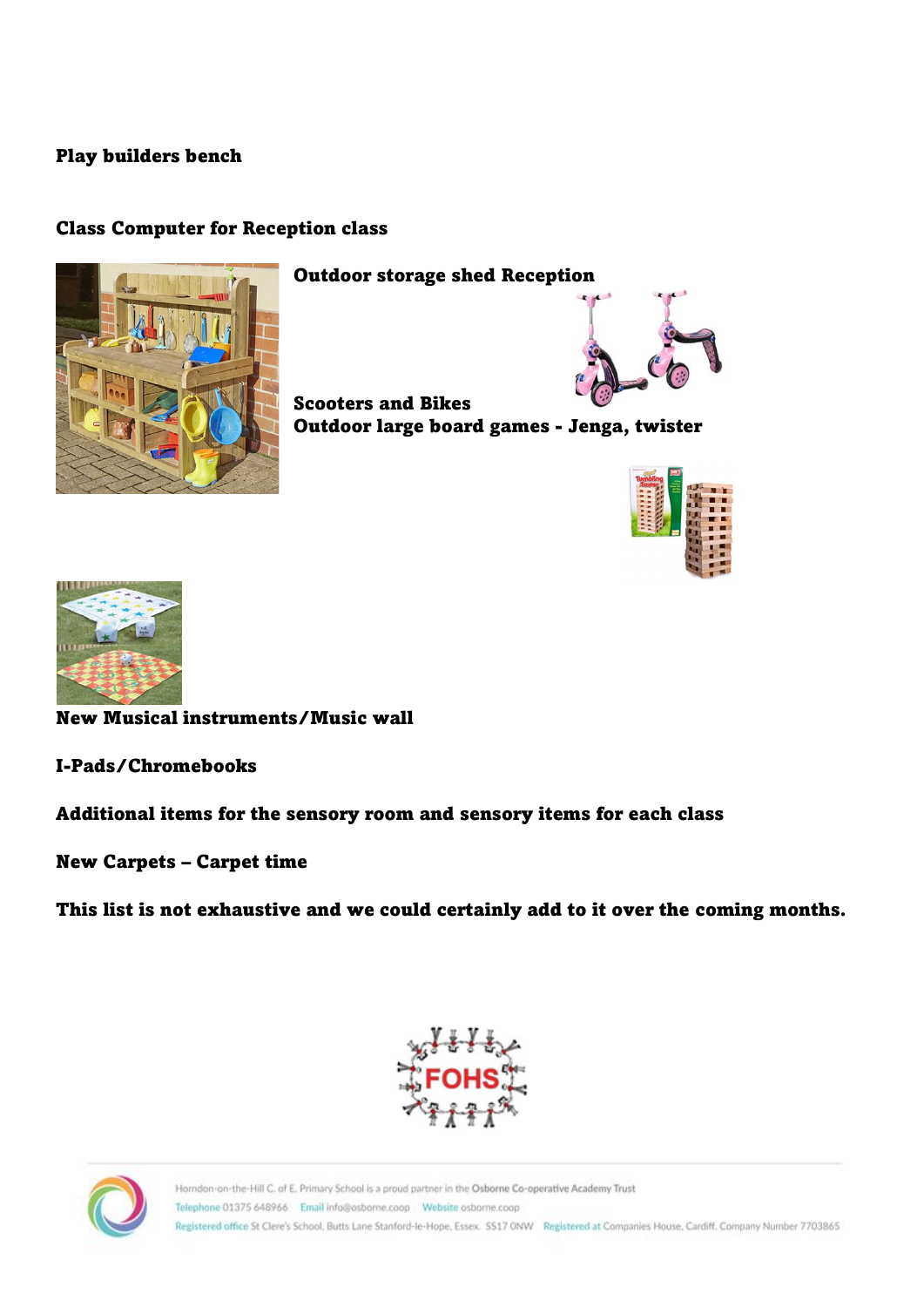Updates to follow